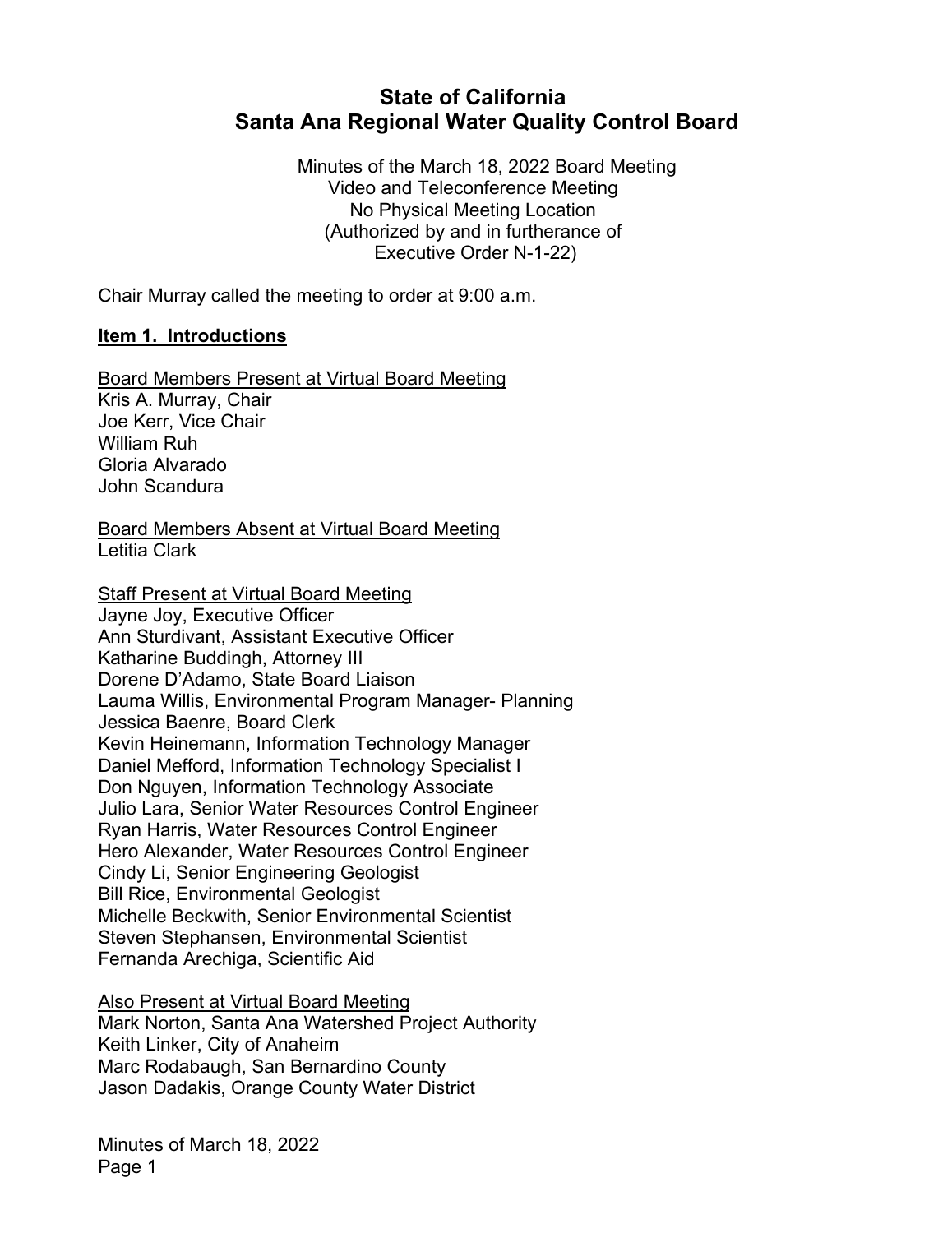## **Item 2. Public Forum**

None.

# **Item 3. State Water Resources Control Board (State Water Board) Liaison Report**

This item was presented by Dorene D'Adamo.

Ms. D'Adamo provided a drought update. The State Water Board received information from staff, the Bureau of Reclamation, and the Department of Water Resources on the hydrologic conditions and stated that we are on track to have the driest three-year period on historical record due to lack of precipitation, higher temperatures (than average), and extremely dry soils.

Ms. D'Adamo mentioned that March is Water Data month. The State Water Board's Office of Information Management and Analysis are providing information, documents, management options and tools to help inform the public about the drought. Ms. D'Adamo discussed the following four tools and will provide information to the Executive Officer for distribution.

- 1) The Water Use Objective Exploration Tool
	- shows how upcoming efficiency standards might affect urban water use
- 2) Mapping Tool
	- shows active and completed projects
- 3) California Water Watch
	- § shows the current statewide hydro climate and water supply conditions
- 4) DWR My Dry Well
	- **■** allows Californians to report problems with their private household water supply

The State Water Board held a workshop on the sanitary sewer systems waste discharge requirements. This general order requires public agencies to report sewer spills, develop a sewer system management plan and conduct internal sewer program audits. The public comment period will end on April 8, 2022.

Ms. D'Adamo provided an update on the wastewater arranges payment program. Excess funding is still available, and the Board will continue to be updated.

The 2022 Strategic Plan has been completed and was posted online. A top priority for the State Water Board is to adopt a maximum contaminant level for hexavalent chromium this year. Additional items included in the strategic plan are drought activities, temperature management, water use efficiency, and developing the direct potable reuse regulations by the December 2023 statutory deadline.

Lastly, Ms. D'Adamo discussed sewer shed surveillance for COVID-19. The State Water Board staff is willing to help put together an information item that could be discussed at a future Board meeting.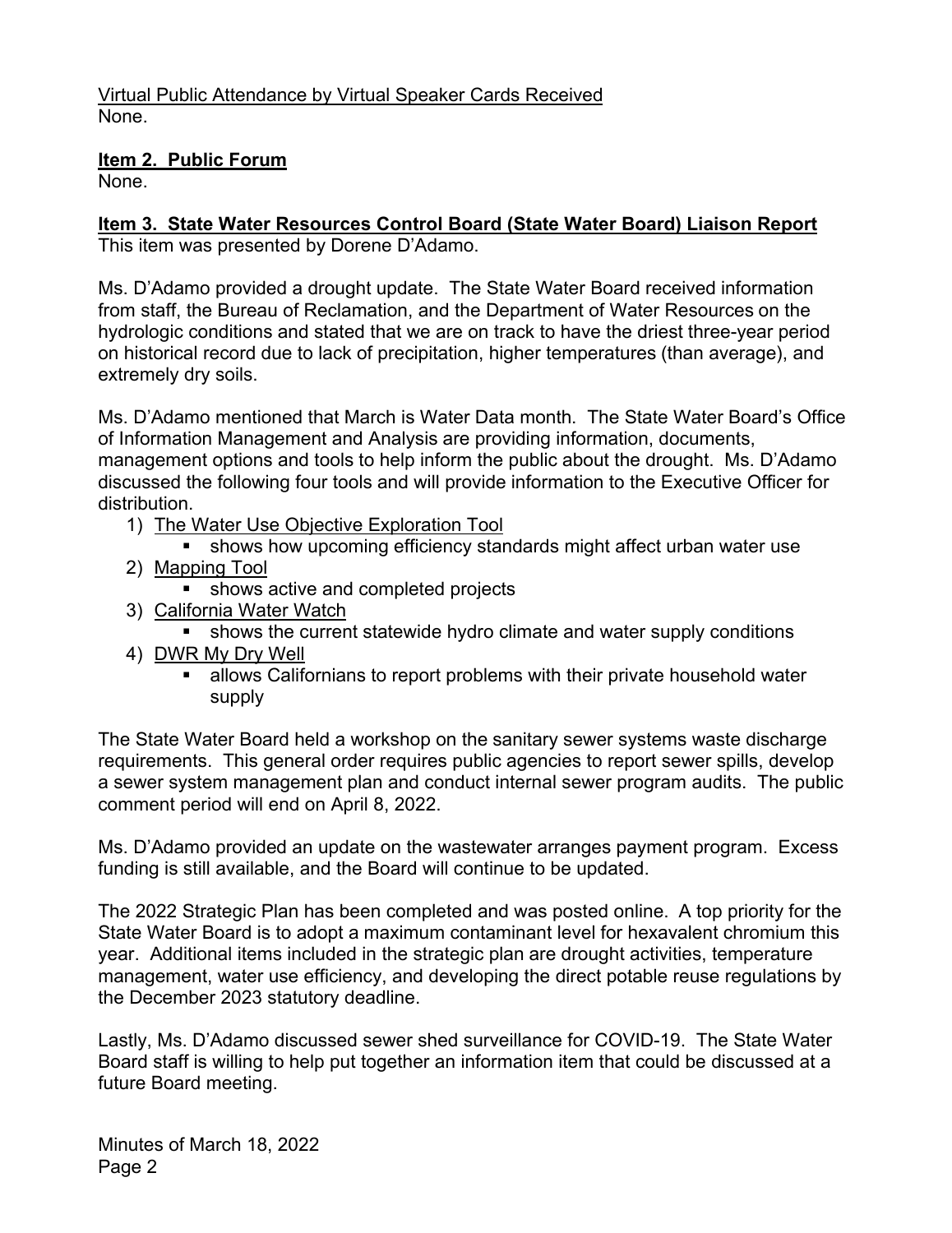Board Members had questions and comments for Ms. D'Adamo.

#### **Item 4. Regional Board Meeting Minutes of December 10, 2021**

Chair Murray asked the Board Members for a motion and asked Board Clerk Ms. Baenre for a roll call vote.

> *Motion: It was moved by Board Member Ruh, seconded by Vice Chair Kerr and the Minutes of the December 10, 2021 Board Meeting were unanimously approved by roll call vote.*

Roll call vote: Board Member John Scandura- Aye, Board Member Gloria Alvarado- Aye, Board Member William Ruh- Aye, Vice Chair Joe Kerr- Aye, Chair Kris Murray- Aye.

#### **Item 5. Regional Board Meeting Minutes of February 4, 2022**

Chair Murray asked the Board Members for a motion and asked Board Clerk Ms. Baenre for a roll call vote.

> *Motion: It was moved by Board Member Ruh, seconded by Vice Chair Kerr and the Minutes of the February 4, 2022 Board Meeting were unanimously approved by roll call vote.*

Roll call vote: Board Member John Scandura- Aye, Board Member Gloria Alvarado- Aye, Board Member William Ruh- Aye, Vice Chair Joe Kerr- Aye, Chair Kris Murray- Aye.

**Item 6. Consideration of the Consent Calendar items are listed with an asterisk** It was noted by Chair Murray that item 7 had an errata sheet. Board Member Scandura requested to pull item 7 for discussion.

Chair Murray asked the Board Members for a motion on item 8 and asked Board Clerk Ms. Baenre for a roll call vote.

Item \*8. Revised Waste Discharge Requirements and the Monitoring and Reporting Program for the San Timoteo Sanitary Landfill, Order Number R8-2022- 0006

> *Motion: It was moved by Board Member Ruh, seconded by Board Member Scandura, and unanimously carried to adopt Order R8-2022- 0006, as presented by roll call vote.*

Roll call vote: Board Member John Scandura- Aye, Board Member Gloria Alvarado- Aye, Board Member William Ruh- Aye, Vice Chair Joe Kerr- Aye, Chair Kris Murray- Aye.

Chair Murray opened the discussion for item 7.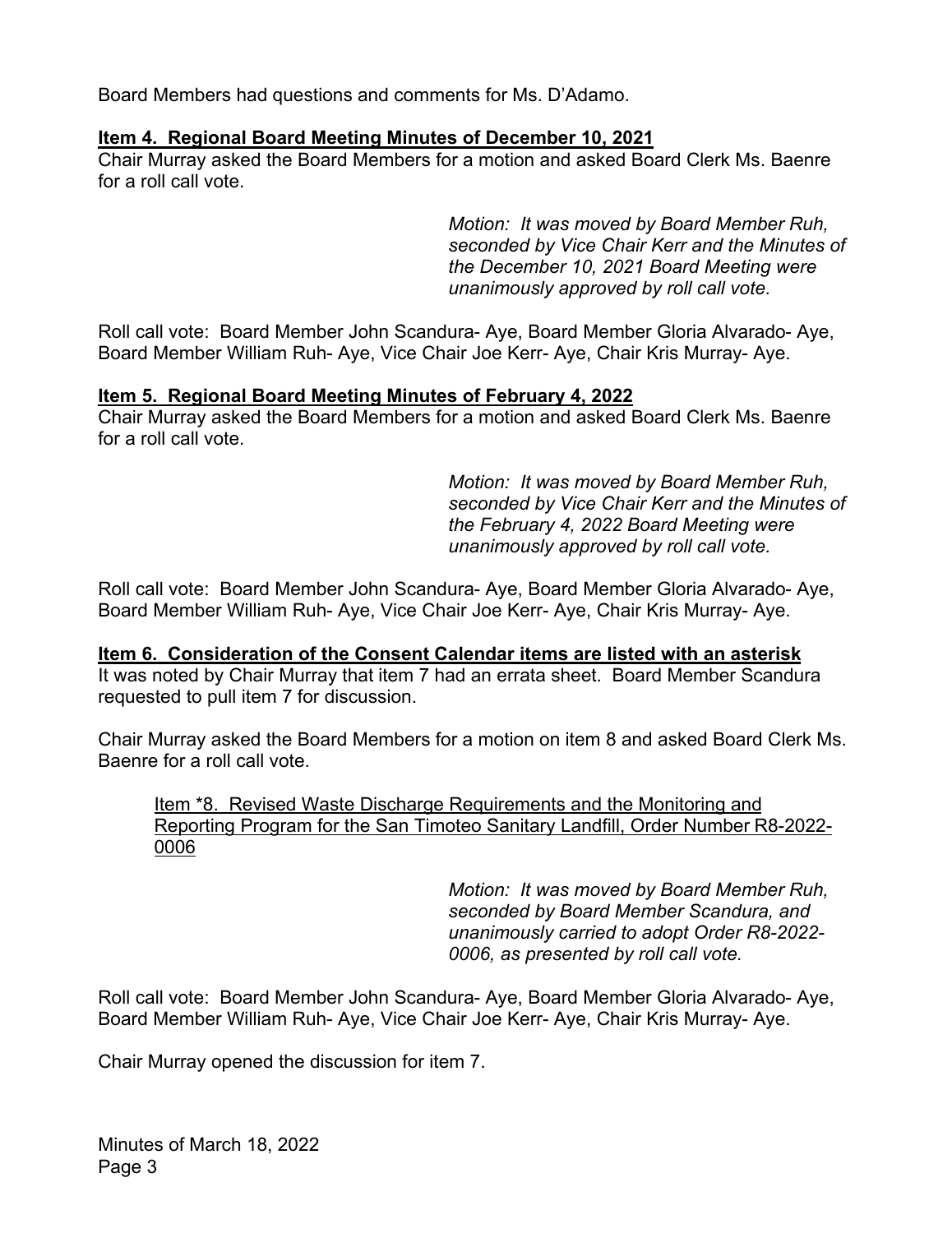Board Member Scandura agreed with the terms and conditions of the permit but mentioned that the last permit the water district had expired on December 31, 2019 and over 26 months had lapsed. Board Member Scandura asked several questions to Board staff.

Ms. Joy explained that this permit provides a discharge location under extreme conditions. Orange County Water District had a similar permit for 13 years and has never been required to exercise the use of the permit.

Board staff, Julio Lara, stated that the discharger must file for renewal of the permit 180 days before expiration. If the applicant fails to submit the renewal before the expiration date, by law, the permit cannot be administered or extended. Mr. Lara explained that in this case, the expiration date was December 31, 2019 and Water Board staff received the application on December 23, 2019. Mr. Lara mentioned that it is difficult to quickly produce permits due to staffing levels and backlog.

Board Member Scandura stated the importance of timely filing and made a motion to move item 7 with errata sheet, Board Member Ruh seconded the motion.

Chair Murray asked Board Clerk Ms. Baenre for a roll call vote.

Item \*7. Renewal of Waste Discharge Requirements (WDRs) and National Pollutant Discharge Elimination System (NPDES) Permit No. CA8000408 for Orange County Water District's Advanced Water Purification Facility, Order No. R8- 2022-0002

> *Motion: It was moved by Board Member Scandura, seconded by Board Member Ruh, and unanimously carried to adopt Order R8- 2022-0002 with errata sheet, as presented by roll call vote.*

Roll call vote: Board Member John Scandura- Aye, Board Member Gloria Alvarado- Aye, Board Member William Ruh- Aye, Vice Chair Kerr- Aye, Chair Kris Murray- Aye.

#### **Item 9. Municipal Separate Storm Sewer System (MS4) Stormwater Credit Program, City of Anaheim, Orange County**

Board Member John Scandura and Board Member William Ruh recused themselves from the presentation.

This item was presented by Keith Linker with the City of Anaheim.

The City of Anaheim is constructing its own regional stormwater retention system. The first system is at Anaheim's Modjeska Park; it collects the vast majority of runoff from a 224 acre urban watershed. It treats the incoming flows and infiltrates 150 acres per year into the drinking water aquifer. This system is more effective and efficient than placing storm water systems on each of the 765 contributing upstream properties and is 5 times less expensive.

Minutes of March 18, 2022 Page 4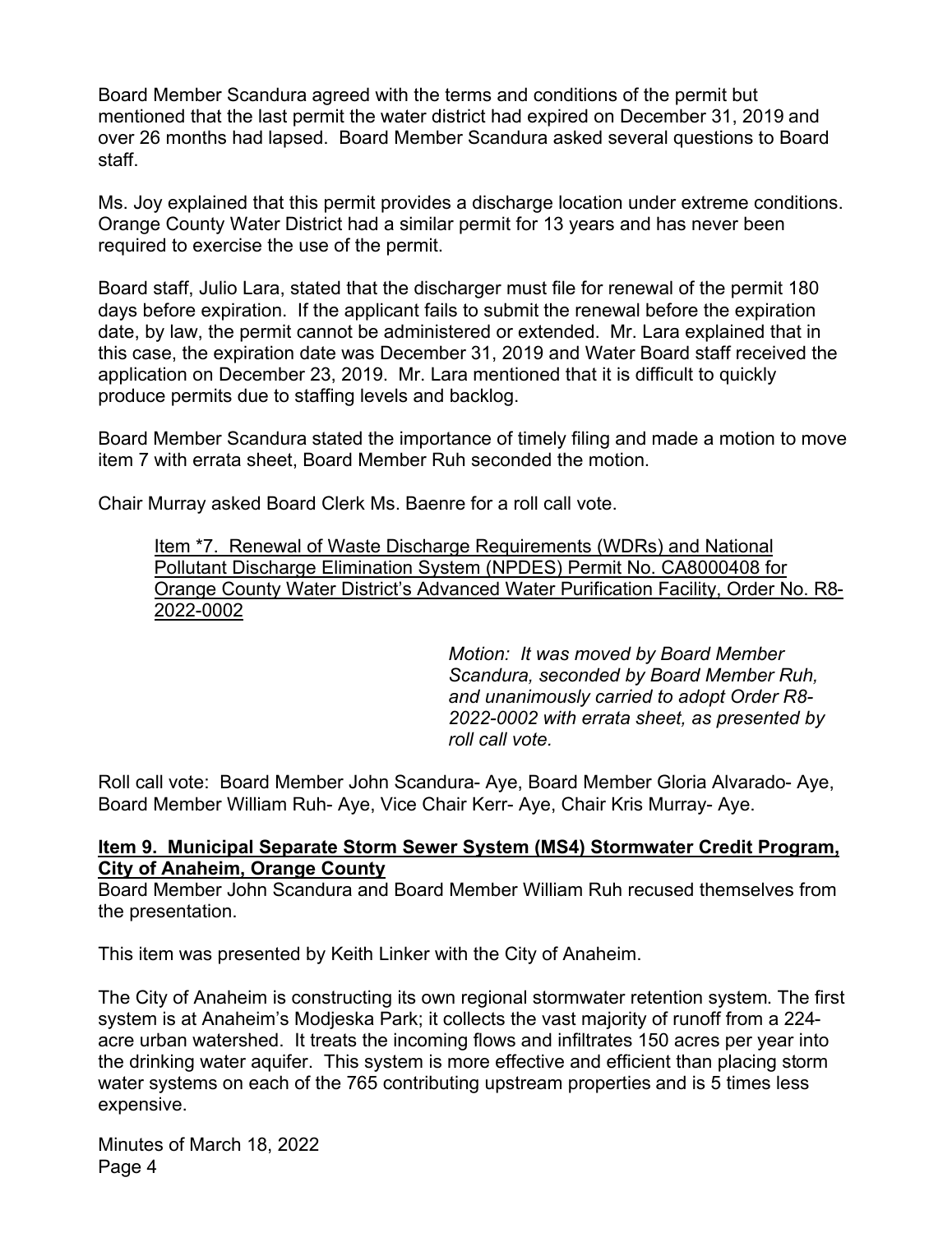Mr. Linker discussed how the Stormwater Credit Program is a way to generate funding to construct additional stormwater retention systems. Mr. Linker explained the process, key program components and benefits.

Board Members had questions and comments for Mr. Linker.

#### **Item 10. Santa Ana Watershed Project Authority's Weather Modification Study and Proposed Pilot Project**

This item was presented by Mark Norton with the Santa Ana Watershed Project Authority (SAWPA). Mr. Norton discussed the Santa Ana River Watershed Weather Modification Pilot Program reviewing the cloud seeding process, background, and recent advances.

United States cloud seeding started in the 1940s and is a technology where silver iodide mixed with acetone is vaporized, releasing particles into the atmosphere. The iodide particles rise into cold, high-altitude air and moisture in the air condenses to form ice crystals on the particles. As the ice crystals grow, they become heavy and fall back to Earth in the form of snow, or at warm temperatures, melt into rain.

There are ongoing cloud seeding programs in California, Colorado, Idaho, Utah, Wyoming, and Nevada; currently, there are 15 cloud seeding projects in California. The State of California considers cloud seeding a safe and effective means of augmenting local water supplies and is in the California Water Plan.

Mr. Norton explained that there are two types of cloud seeding, ground-based and ariel. The Santa Ana River Watershed Weather Modification Pilot Program focuses on groundbased seeding methods such as the Cloud Nuclei Generator and Automated High Output Ground Seeding System.

SAWPA is considering the cloud seeding pilot for the watershed because precipitation and flows in the Santa Ana River are trending down, dry years and droughts, it is cost effective, and it supports local water storage. A feasibility study was conducted in 2020 and found that the proposed cloud seeding program would be both technically and economically feasible. A validation study is currently underway to determine the benefits of cloud seeding within the Santa Ana River watershed; the 4-year pilot program will include a target and control analysis to evaluate the increases to the watershed.

Board Members had questions and comments for Mr. Norton.

## **Item 11. Department of Defense Program**

This item was postponed.

## **Item 12. Executive Officer's Report**

Report submitted.

## **Item 13. Regional Board Member and Executive Officer Communications**

Chair Murray shared the news that former Board member Dr. Tom Rivera passed away. Board Members Ruh, Alvarado, Scandura, Vice Chair Kerr and Executive Office Joy shared memories and offered condolences to the Rivera family.

Minutes of March 18, 2022 Page 5